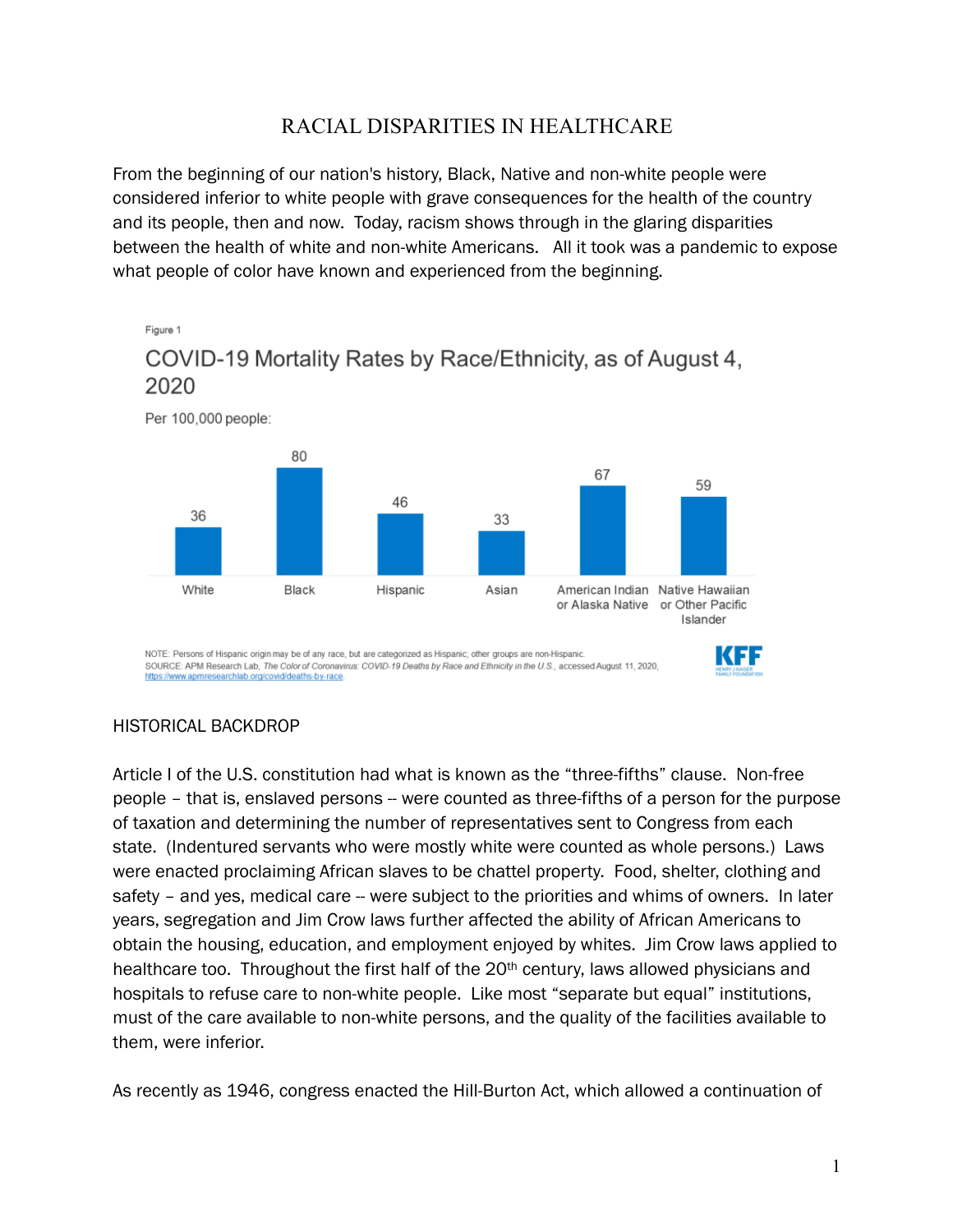segregated hospital facilities, and a controversial approval of "separate but equal" policy was adopted by the courts. These laws were in effect until Medicare came on the scene in 1966 tempting hospitals to become integrated to receive Medicare funds. However, some hospitals held out until as late as 1979.

Title VI of the Civil Rights Act of 1964 prohibits discrimination on the basis of race, color, or national origin. In spite of this law, people of color often experience barriers to obtaining the same level of healthcare available to whites. In addition, people of color are more exposed to stress and socioeconomic factors that undermine health. Stress contributes to cardiovascular disease and the premature death rate from heart disease and stroke is highest among Black Americans.

#### CAUSES OF RACIAL HEALTH DISPARITIES

A common myth is that poor health outcomes for African Americans are entirely due to socioeconomic factors such as income, wealth and education. While socioeconomic factors contribute to health, studies show that health disparities for African Americans exist across all levels of education, wealth and income. Racism is a factor that runs through all social determinants of health, including the health care system.

Harvard sociologist David R. William's research shows that racial disparities in death rates pertain at "every level of income." In a 2002 paper he wrote: "This pattern has been observed across multiple health outcomes, and for some indicators of health … the racial gap becomes larger as [the socioeconomic status] increases."

Another example is the Black/white maternal mortality gap which spans all socioeconomic strata. Black women, regardless of education and economic status, are more likely than white women to have complications or die from childbirth. Black infant mortality is twice that of white babies.

Racial health disparities arise through multiple pathways and are complex. Racism and discrimination – explicit, implicit and structural – run through all of them, adding stress, mistrust and multi-generational or historical trauma.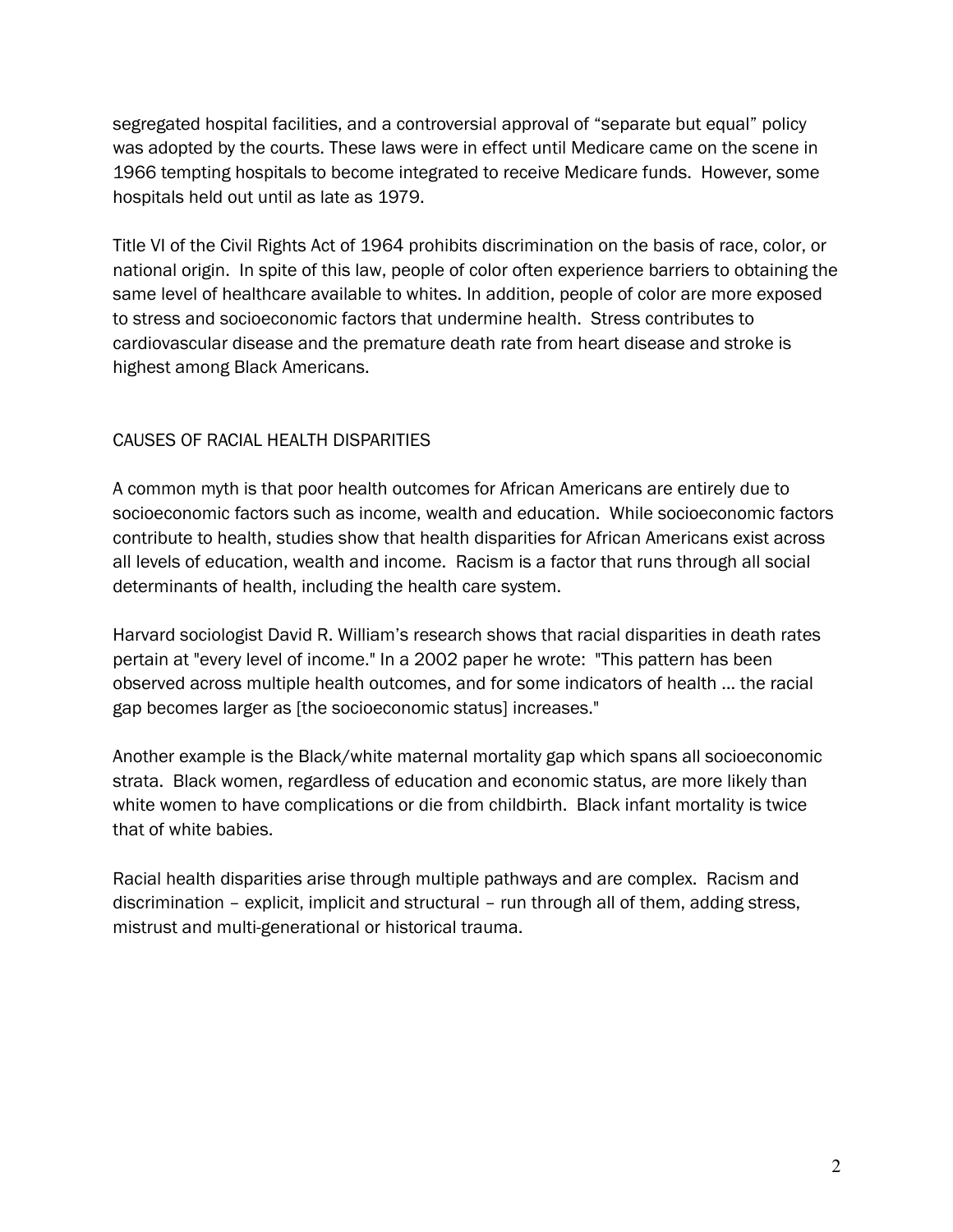| <b>Housing</b><br><b>Employment</b><br>Literacy<br><b>Hunger</b><br><b>Social</b><br><b>Integration</b><br><b>Transportation</b><br>Provider<br>Language<br><b>Access to</b><br>Income<br><b>Healthy Options</b><br><b>Support Systems</b><br><b>Availability</b><br><b>Safety</b><br><b>Early Childhood</b><br><b>Expenses</b><br><b>Education</b><br>Provide<br><b>Community</b><br><b>Parks</b><br><b>Debt</b><br><b>Engagement</b><br><b>Linguistic and</b> | <b>Economic</b><br><b>Stability</b> | Neighborhood<br>and Physical<br><b>Environment</b> | <b>Education</b>  | Food | <b>Community</b><br>and Social<br><b>Context</b> | <b>Health Care</b><br><b>System</b> |
|-----------------------------------------------------------------------------------------------------------------------------------------------------------------------------------------------------------------------------------------------------------------------------------------------------------------------------------------------------------------------------------------------------------------------------------------------------------------|-------------------------------------|----------------------------------------------------|-------------------|------|--------------------------------------------------|-------------------------------------|
|                                                                                                                                                                                                                                                                                                                                                                                                                                                                 |                                     |                                                    |                   |      |                                                  | <b>Health Coverage</b>              |
|                                                                                                                                                                                                                                                                                                                                                                                                                                                                 |                                     |                                                    |                   |      |                                                  |                                     |
|                                                                                                                                                                                                                                                                                                                                                                                                                                                                 |                                     |                                                    |                   |      |                                                  |                                     |
|                                                                                                                                                                                                                                                                                                                                                                                                                                                                 |                                     |                                                    |                   |      |                                                  |                                     |
|                                                                                                                                                                                                                                                                                                                                                                                                                                                                 |                                     | <b>Playgrounds</b>                                 | <b>Vocational</b> |      |                                                  | Cultural                            |
| <b>Medical Bills</b><br><b>Discrimination</b><br><b>Training</b><br>Walkability                                                                                                                                                                                                                                                                                                                                                                                 |                                     |                                                    |                   |      |                                                  | <b>Competency</b>                   |
| <b>Higher</b><br><b>Support</b><br><b>Stress</b><br>Zip Code/<br><b>Education</b><br>Geography                                                                                                                                                                                                                                                                                                                                                                  |                                     |                                                    |                   |      |                                                  | <b>Quality of Care</b>              |

Racism overlays all of these social determinants of health. Chief among them for its key role in health outcomes is racial residential segregation.

White Americans live in primarily white neighborhoods while Black and Hispanic Americans primarily live in mixed neighborhoods. Health care facilities are often located at a distance from the Black and Hispanic neighborhoods, and limited income can make transportation difficult. People of color are often employed in service-sector jobs which do not provide employer paid health insurance. Lack of education may hinder the acquisition of health literacy.

Implicit bias is another factor in health disparities, impacting the quality of health care from a health professional. Implicit bias is unconscious bias that we all have and is outside of our awareness. Everyone, including health professionals, has implicit biases that affect our actions and decisions. Studies show that most health care providers have implicit bias in terms of positive attitudes toward Whites and negative attitudes toward people of color, no different from the general (primarily white) population.

Poor health care experiences due to unconscious racism (implicit bias) can make health care uncomfortable and less productive, and can affect the desire to obtain preventive care and to follow advice for healthy living practices.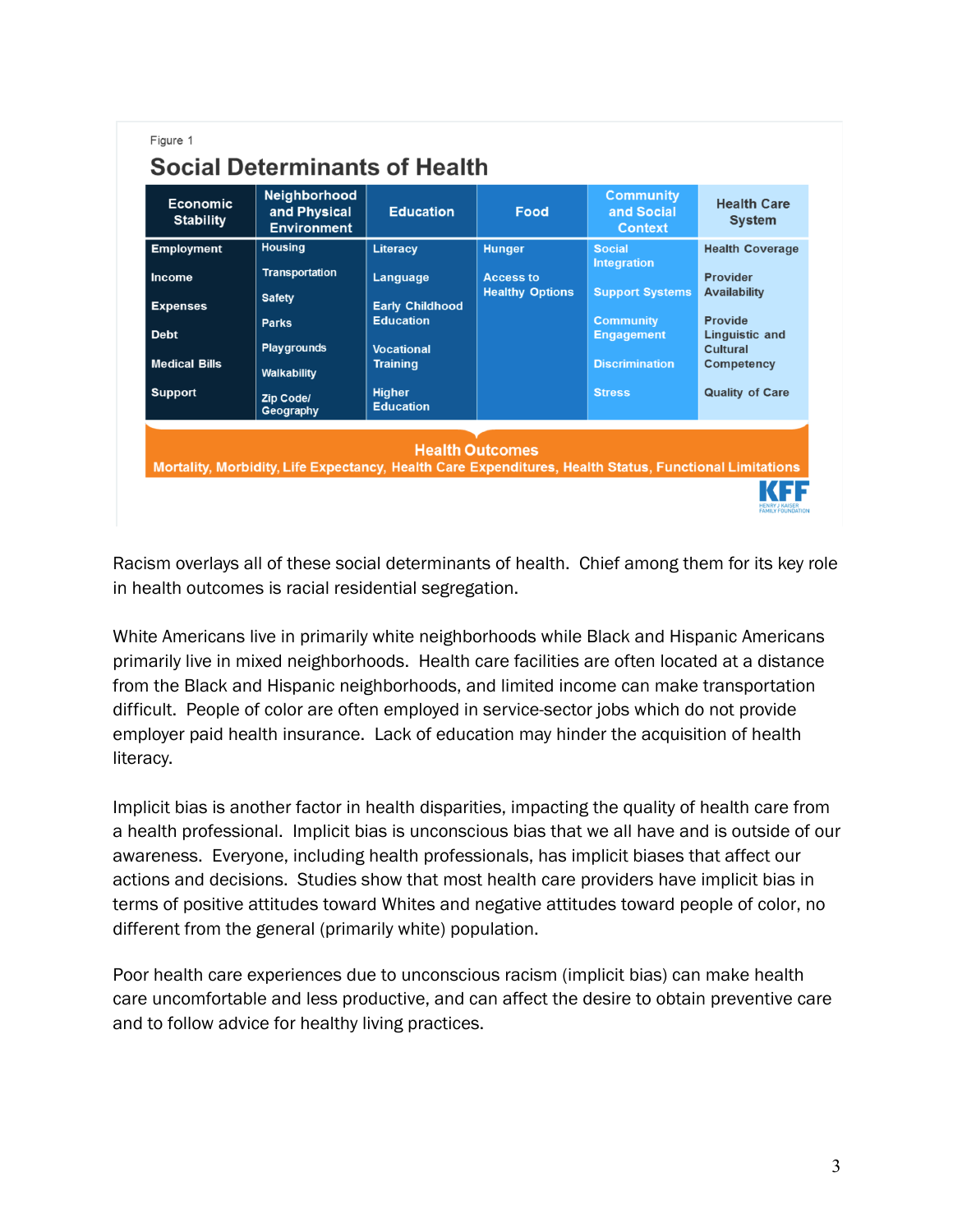# **The Racial Divide in Health Care Experiences And COVID-19 Impacts**

# **Health Care**

Say the **health care system often treats people unfairly** based on their race or ethnic background

Say it is **difficult to find a doctor who shares their background** and experience

**Trust the health care system only some or almost none of the time** to do what is right for their community

Would definitely or probably not get a **coronavirus vaccine** if it was determined to be safe by scientists and available for free to anyone who wants it

Say it is **difficult to find health care** they can afford

Have personally **been treated unfairly based on their race while getting health care** for themselves or a family member in the past 12 months

# **COVID-19**

Say someone in their household has **lost a job, been placed on furlough, or had their hours or income reduced** as a result of the COVID-19 pandemic

**Know someone who has died**  from coronavirus

Say the pandemic has had a **major negative impact on their mental health** 





SOURCE: KFF/The Undefeated Survey on Race and Health (conducted Aug. 20-Sept. 14, 2020)

**KFF**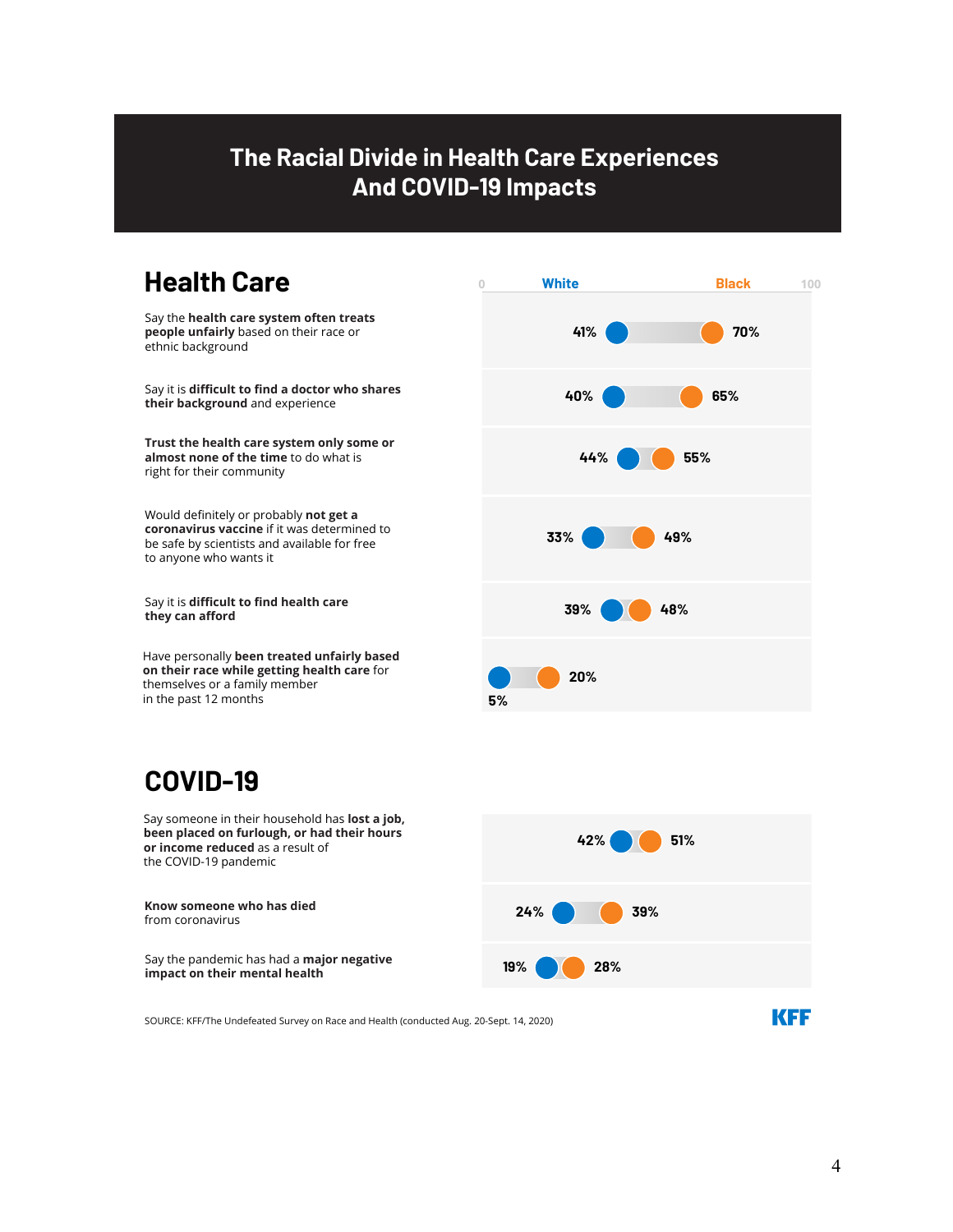There is another important barrier to good health care, only recently studied and reported. The stress of enduring racial inequity in the past generations, in health care, housing, education, jobs, and safety and justice, as well as in personal interactions, has caused a condition that is now described as multigenerational trauma, generational trauma, or historical trauma.

#### WHAT IS MULTIGENERATIONAL TRAUMA?

Current research into the differences in health outcomes between majority and minority groups in our country indicates that an underlying driver of poor health may be multigenerational trauma. The US Department of Health and Human Services describes historical, or multigenerational, trauma as "trauma experienced by a specific cultural, racial, or ethnic group. It is related to major events that oppressed a particular group of people because of their status as oppressed, such as slavery, the Holocaust, forced migration, and the violent colonization of Native Americans." Not everyone in these groups is affected by multigenerational trauma, but those who are affected may experience poor overall physical and behavioral health, including low self-esteem, depression, self-destructive behavior, marked propensity for aggressive behavior, substance misuse and addiction, and high rates of suicide and cardiovascular disease, according to the Department of Health and Human Services (HHS). These effects are remarkably similar to those experienced by persons with PTSD (post-traumatic stress disorder), such as soldiers and others who have been through physically or emotionally traumatic events.

The HHS report further states that:

- Current lifespan trauma, superimposed upon a traumatic ancestral past, creates additional adversity.
- Historical trauma is cumulative and reverberates across generations. Descendants who have not directly experienced a traumatic event can exhibit the signs and symptoms of trauma, such as depression, fixation on trauma, low self-esteem, anger, and self-destructive behavior.
- People coming into systems of services and support from communities who have been subjected to historical trauma may believe the systems do not support them. They may experience triggers that are retraumatizing.

More information: https://www.acf.hhs.gov/trauma-toolkit/trauma-concept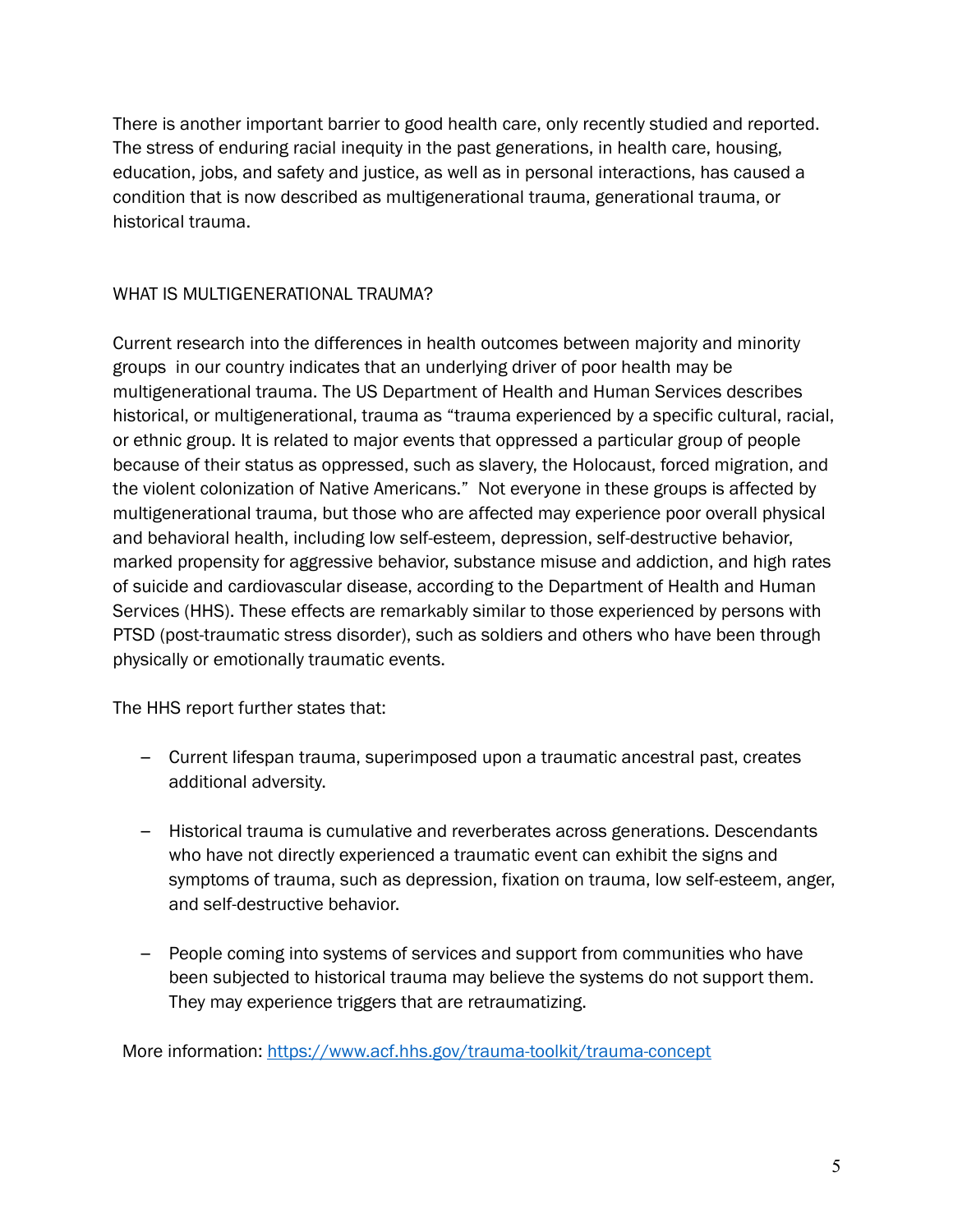#### WHAT ARE THE EFFECTS OF ADDITIONAL STRESS ON INDIVIDUALS WHO ARE AFFECTED BY MULTIGENERATIONAL TRAUMA?

The stress response entails a release of "fight or flight" hormones which cause various physiological responses in the body; these are not dangerous in small amounts, but when produced for longer periods result in harmful effects. We all experience brief and occasional stresses as part of normal life; however, toxic stress that is prolonged, severe, or chronic can cause significant problems with health and development. The US Department of Health and Human Services names some of these stressors that are likely to cause adverse reactions : exposure to violence, such as child abuse or domestic violence; threats of violence in neighborhoods with high rates of violent crime; experiences of war, terrorism, or natural disasters; chronic stresses such as insecurity about basic needs such as housing, food, or home energy. These toxic stresses can cause long-lasting health problems such as heart disease, depression and anxiety disorders, substance misuse, and difficulty with relationship development. The addition of toxic stress to those who are already compromised by experiencing the effects of multigenerational trauma can further exacerbate the health effects of the underlying condition.

More information: https://www.acf.hhs.gov/trauma-toolkit/toxic-stress

#### RACIAL HEALTH DISPARITIES

Chronic diseases such as diabetes, cancer, and cardiovascular disease including heart disease and stroke, are common causes of illness and death. Many factors can be involved in the presence and impact of these conditions, including genetic (inherited) factors; lifestyle, such as smoking and obesity; infection; and environmental factors, such as air or water pollution. In some cases, the precipitating factor is unknown. Those who live in areas where exposure to toxins occurs are at higher risk of certain conditions, especially respiratory illness and certain cancers. People of color who have low incomes are more likely to live in these areas.

Because of barriers to access to good health care, such as lack of insurance, distance from providers, or negative experiences with the health care system, Black people are less likely to have risk factors for chronic disease identified and modified through preventive measures, increasing the probability of disease progression and ultimate death. It has also been found that minority patients in some cases are less likely than non-minority patients to be offered potentially beneficial diagnostic procedures and treatments.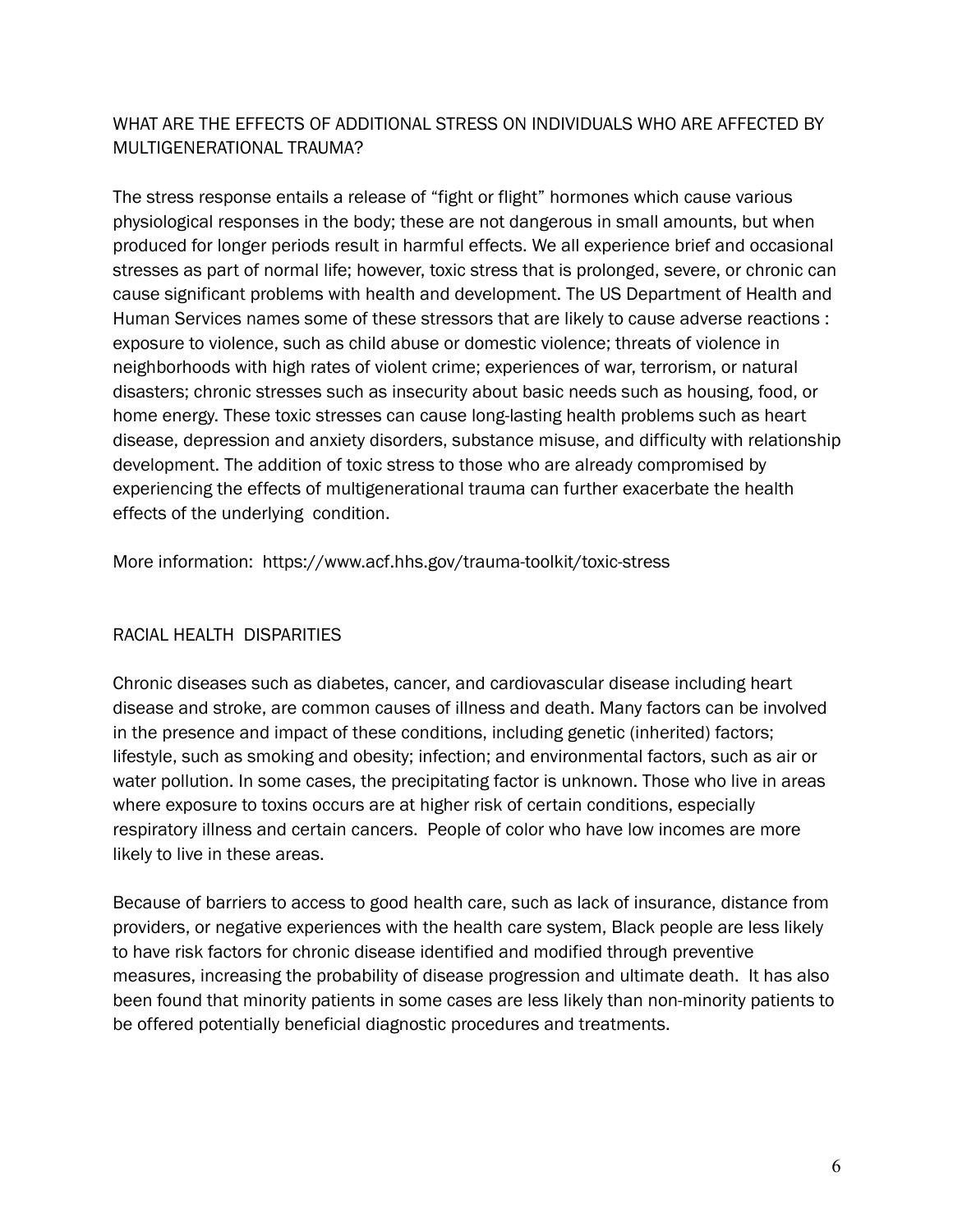Figure 22

### Black Adults Perceive A Variety Of Reasons For Poorer Average Health Outcomes In U.S.

Percent who say each of the following is a major reason why, on average. Black people in the U.S. have worse health outcomes compared to White people:



SOURCE: KFF/The Undefeated Survey on Race and Health (conducted Aug. 20-Sept. 14, 2020). See topline for full question wording.

The burden of chronic disease, and associated mortality, is higher in the Black community than in the rest of the groups in the US. Deaths from cancer and heart disease, in particular, are highest for Black people. The combined cost of health inequality and premature death in the US has been calculated to be \$1.24 trillion.

Figure 22

### Black Adults Perceive A Variety Of Reasons For Poorer Average Health Outcomes In U.S.

Percent who say each of the following is a major reason why, on average, Black people in the U.S. have worse health outcomes compared to White people:



SOURCE: KFF/The Undefeated Survey on Race and Health (conducted Aug. 20-Sept. 14, 2020). See topline for full question wording.

#### More information:

https://ncbi.nlm.gov/pmc/articles/PMC4558355/ https://www.cancer.gov/about-cancer/understanding/disparities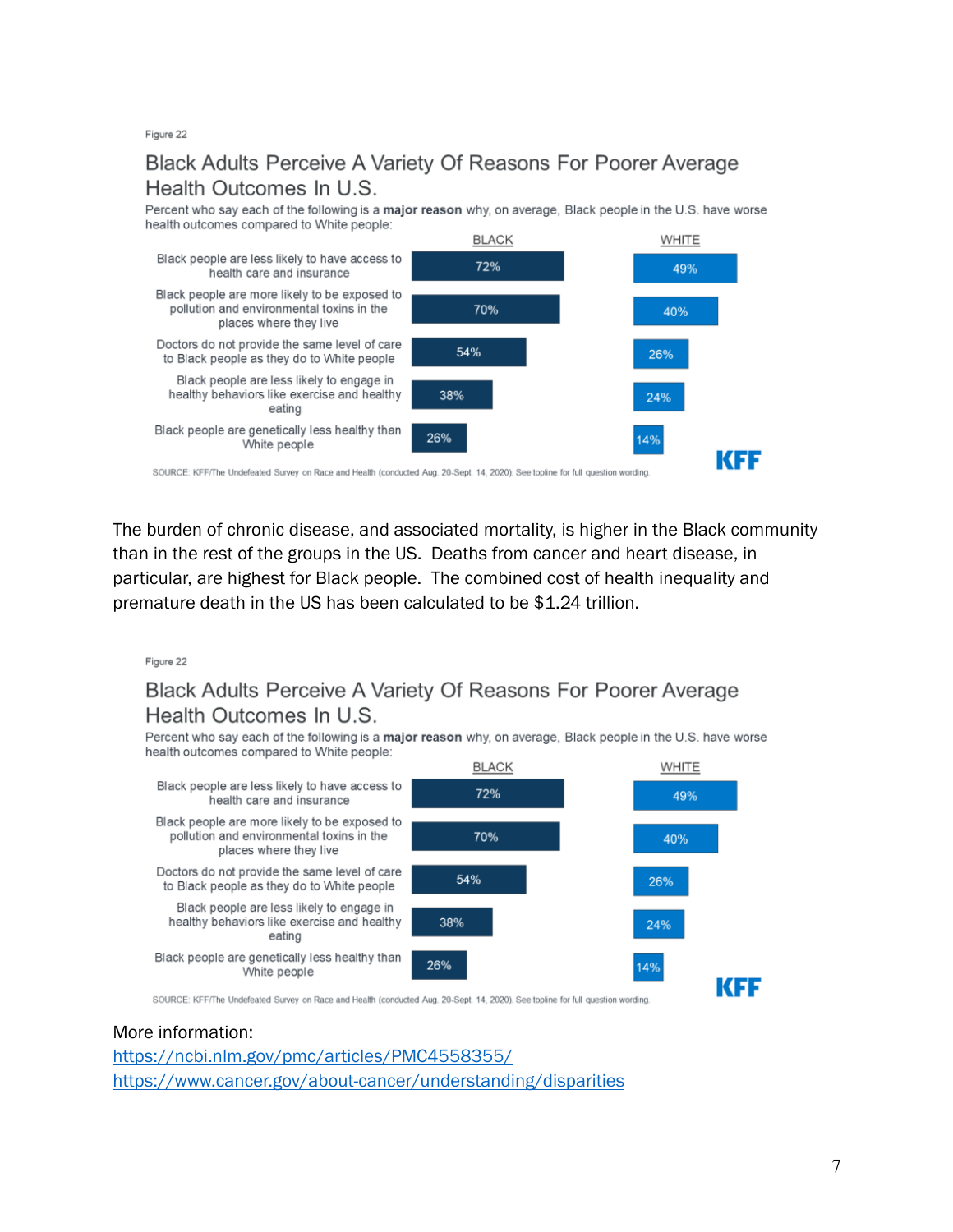In 2017, Health and Human Services (HHS) reported that the death rate of Black infants in the US was more than twice as high as that of white infants. The largest drivers of this disparity were low birthweight, and complications with the health of the mother. More than twice as many mothers of Black infants received either late or no prenatal care. Interestingly, fewer Black mothers than white mothers smoked during the pregnancy (a factor that often causes low birthweight). Wisconsin has the highest infant mortality rate in the nation; the rate of death of Black infants is more than three times the rate in white infants, according to the Wisconsin Department of Health Services.



Figure 4

#### Infant Mortality Rate by Maternal Race/Ethnicity, 2018

Per 1.000 live births:



NOTE: AIAN refers to American Indian and Alaska Native people. NHOPI refers to Native Hawaiians and Other Pacific Islanders. Persons of Hispanic origin may be of<br>any race but are categorized as Hispanic for this analysis; SOURCE: Centers for Disease Control and Prevention, National Center for Health Statistics, Division of Vital Statistics, Linked Birth/Infant Death Records, 2018<br>WONDER Online Database.